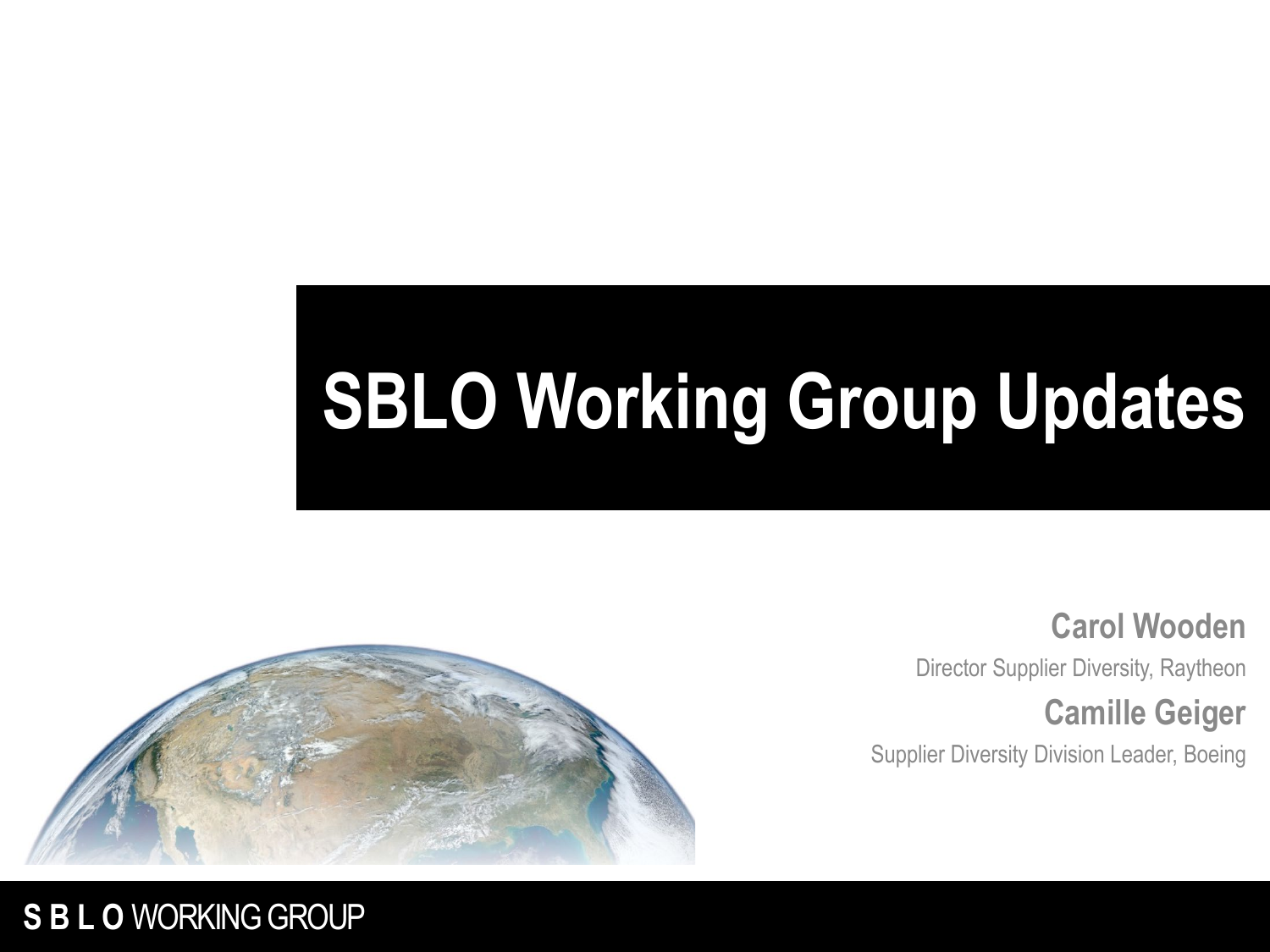## **Overview**



- SBLO Working Group formed to
	- Foster relationships with small businesses to help shape new opportunities within the Aerospace & Defense industry
	- Address and mitigate challenges associated with government contracting and prime subcontracting
	- Become a resource and business enabler for small businesses
	- Create an avenue to leverage the voice of the small business to influence legislative policy
- Strategic Focus Areas



■ Proactively shape and influence policy; eliminating non valueadded regulatory requirements for primes which have adverse and detrimental effects on small businesses



■ Provide focused quidance and support to small businesses to better position for business opportunities



■ Develop a Resource Center guiding small businesses on "How to Do Business" with prime contractors; leveraging existing resources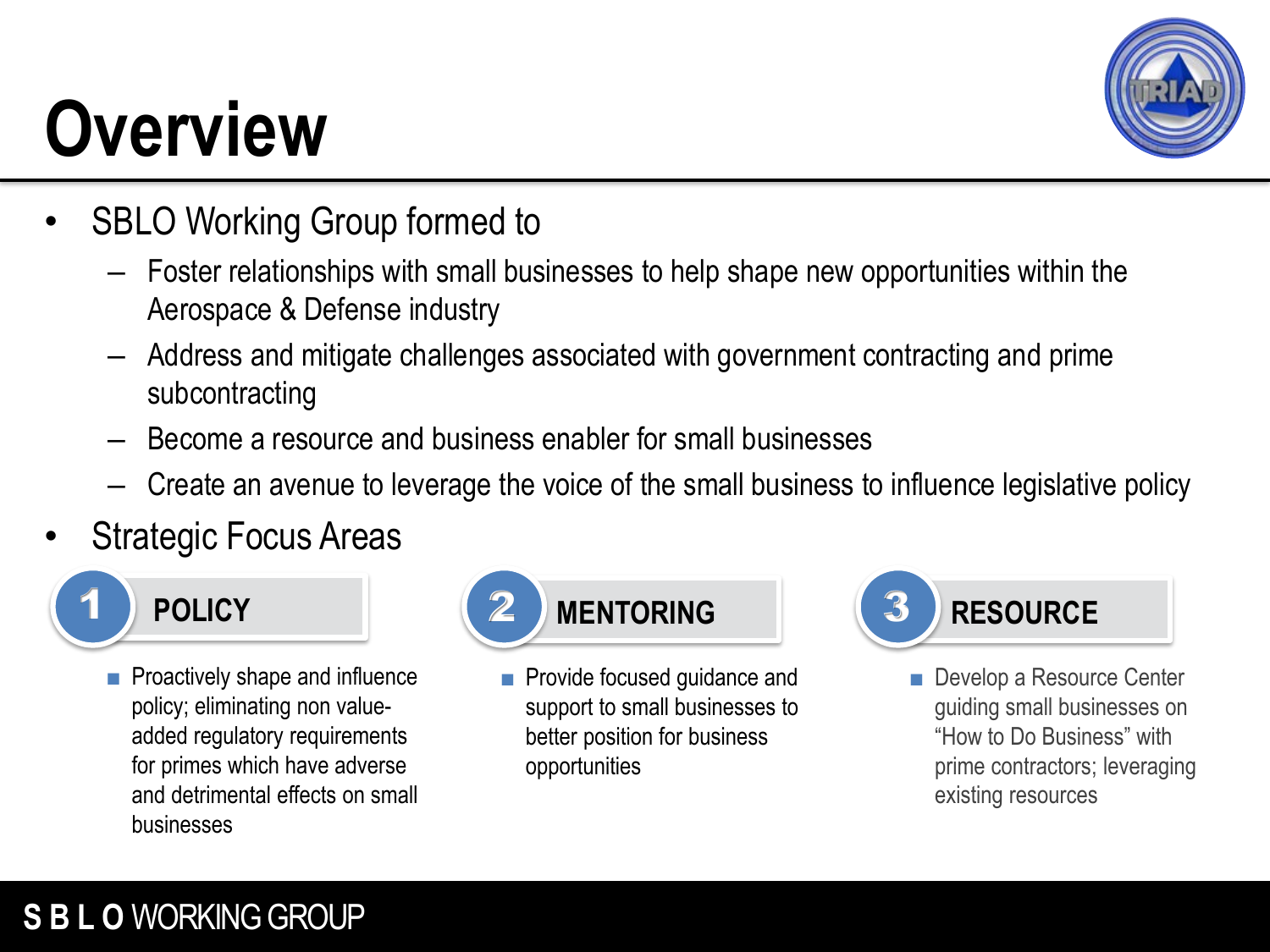

**Additional External Resources**

(Link to other resources i.e. PTAC, SBA, SCORE, Supplier Connection, etc.)



#### http://www.theworldcafe.com

 $\begin{array}{c}\n\bullet \\
8 \\
\bullet \\
\bullet\n\end{array}$ 

Ø

#### **SBLO** WORKING GROUP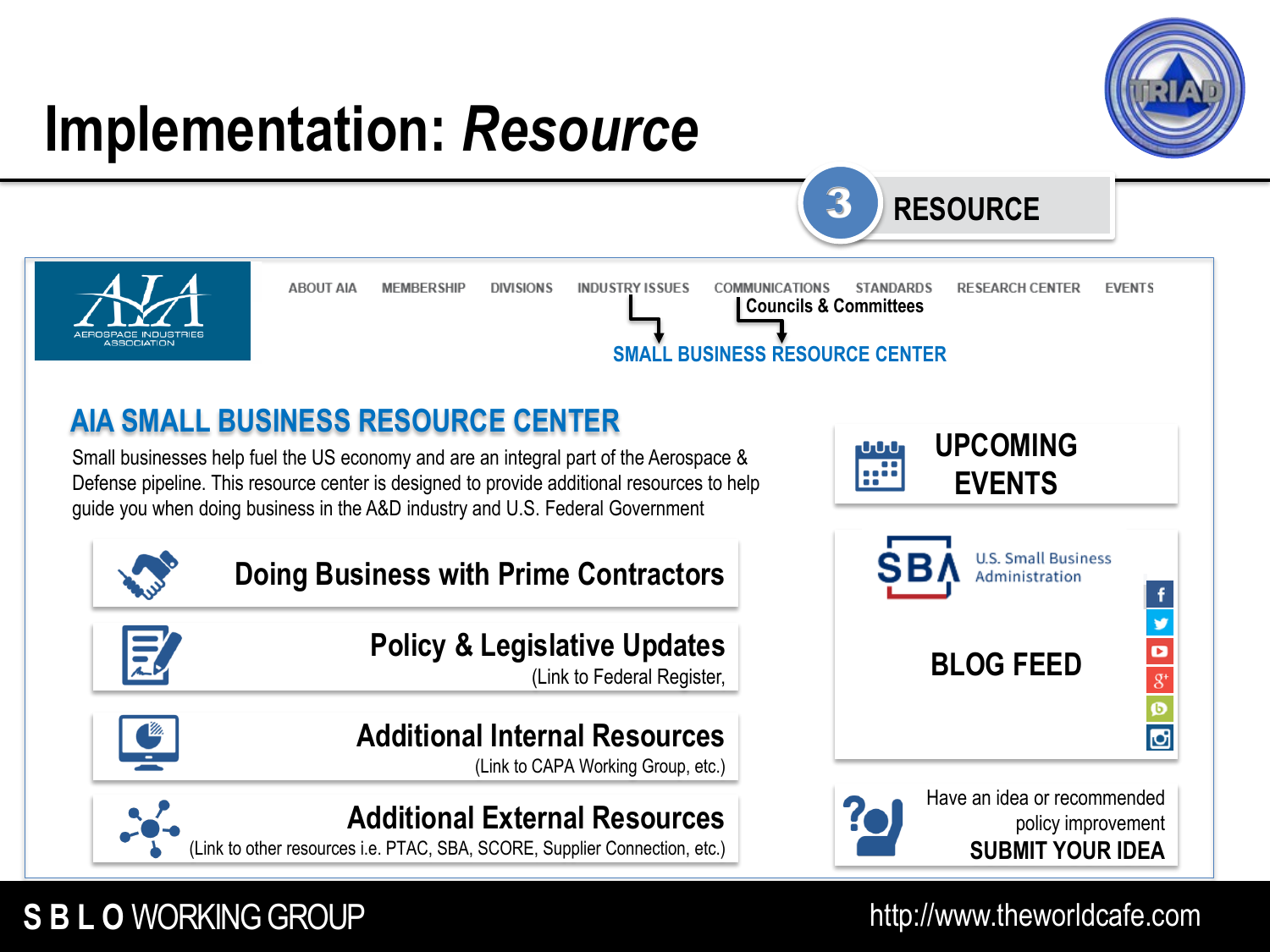

### **Implementation:** *Mentoring & Policy*



- Support panel discussions or breakout sessions at AIA SMC Meetings focused on specific small business topics
- Field email questions from AIA small business members



- Leverage proposed web page to include links/feeds from regulations.gov to increase awareness of legislative changes; provide instructions on how to comment on proposed changes
- Remain engaged and aware of discussions between Industry Government Relations and AIA
- Leverage existing events to discuss regulatory changes and proposed new ruling in FY NDAA; utilize AIA National Security Policy team as the lead to lobby for change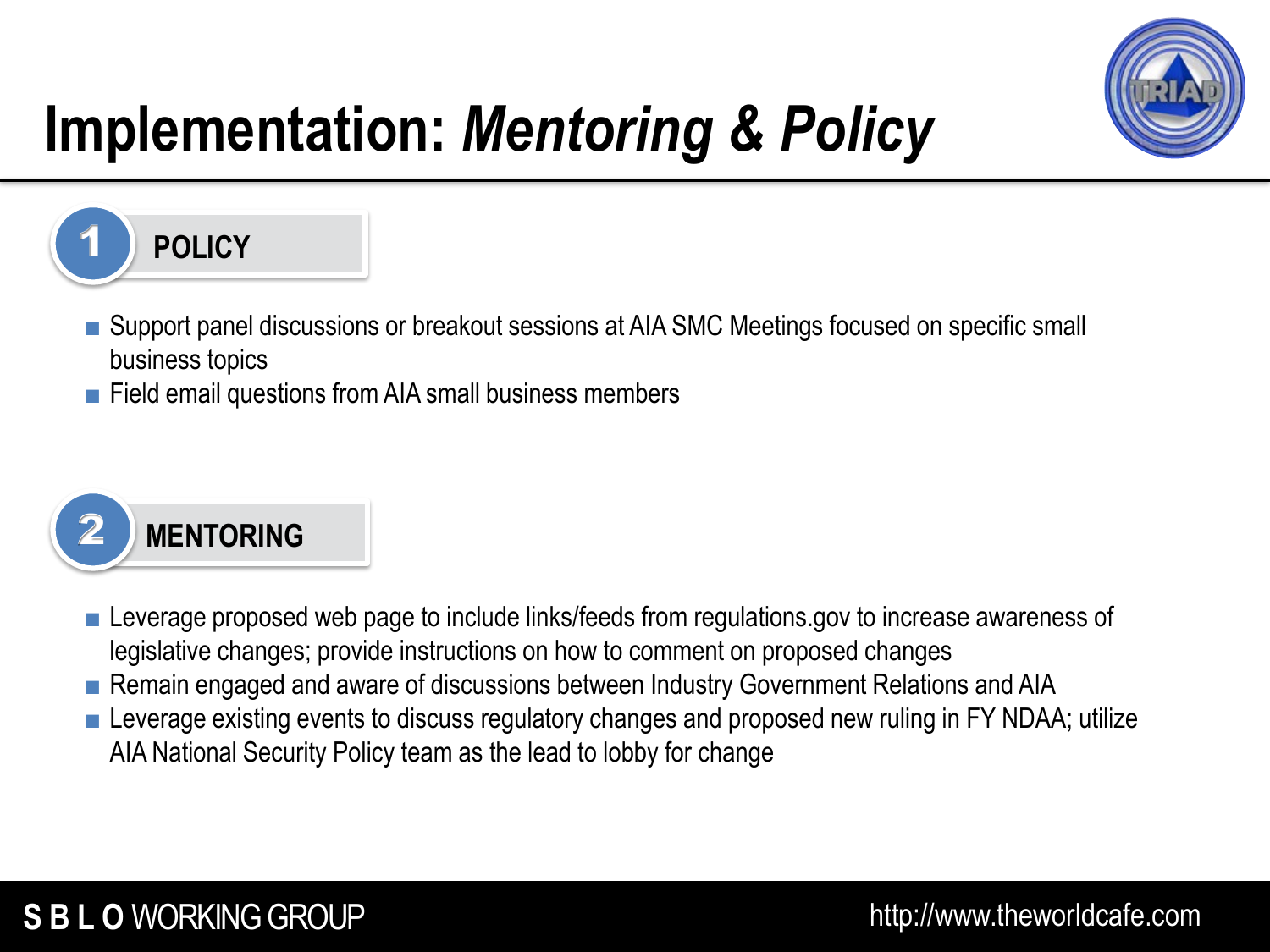### **Next Steps**



- Identify policies to propose change in FY20 NDAA
- Website launch ECD January 2019